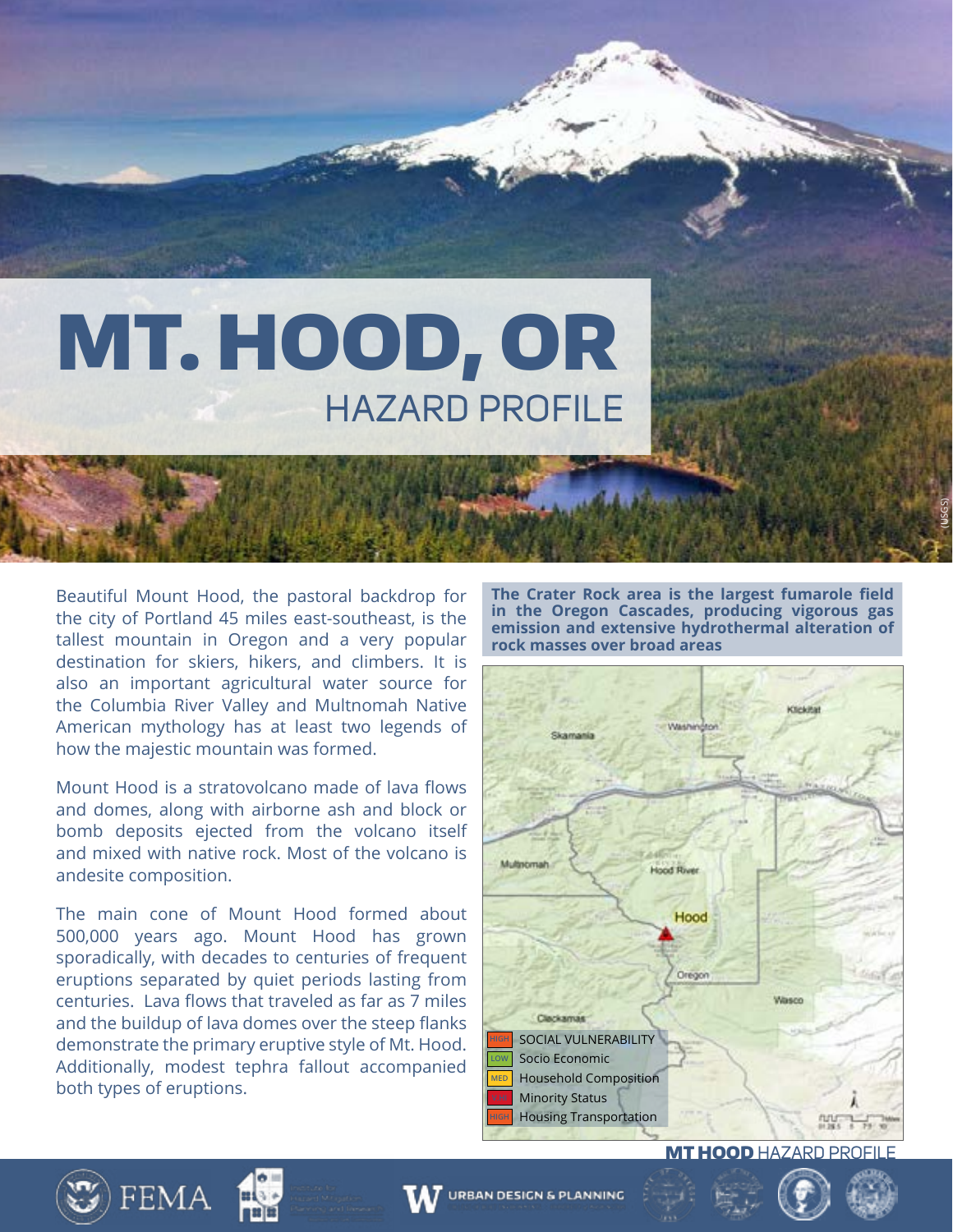![](_page_1_Picture_1.jpeg)

### MONITORING

Mount Hood is one of the most seismically active volcanoes in the Washington and Oregon Cascades, and the most seismically active volcano in Oregon. It was designated as a very high threat volcano by the USGS in its 2005 National Volcanic Early Warning System (NVEWS) assessment of volcanic threat because of how it erupts and the communities within its reach.

Mt. Hood seismicity is monitored by the Pacific Northwest Seismic Netwrok (PNSN) and Cascades Volcano Observatory (CVO) via a regional network that includes 5 seismic stations within 20 kms of the volcano.

The USGS-Cascades Volcano Observatory, in cooperation with the U.S. Forest Service and Mount Hood National Forest, has proposed to install and maintain four new volcano monitoring stations on the flanks of Mount Hood, all located within the Mt. Hood Wilderness boundary. The stations will improve CVO's ability to detect subtle signals that can indicate volcanic unrest, earlier and with greater confidence than current capabilities allow.

Other monitoring capabilities include:

- **Cameras**
- Real time GPS
- Temperature Gauges
- Stream flow monitors

![](_page_1_Picture_11.jpeg)

![](_page_1_Picture_12.jpeg)

![](_page_1_Picture_13.jpeg)

#### **MT HOOD HAZARD PROFILE**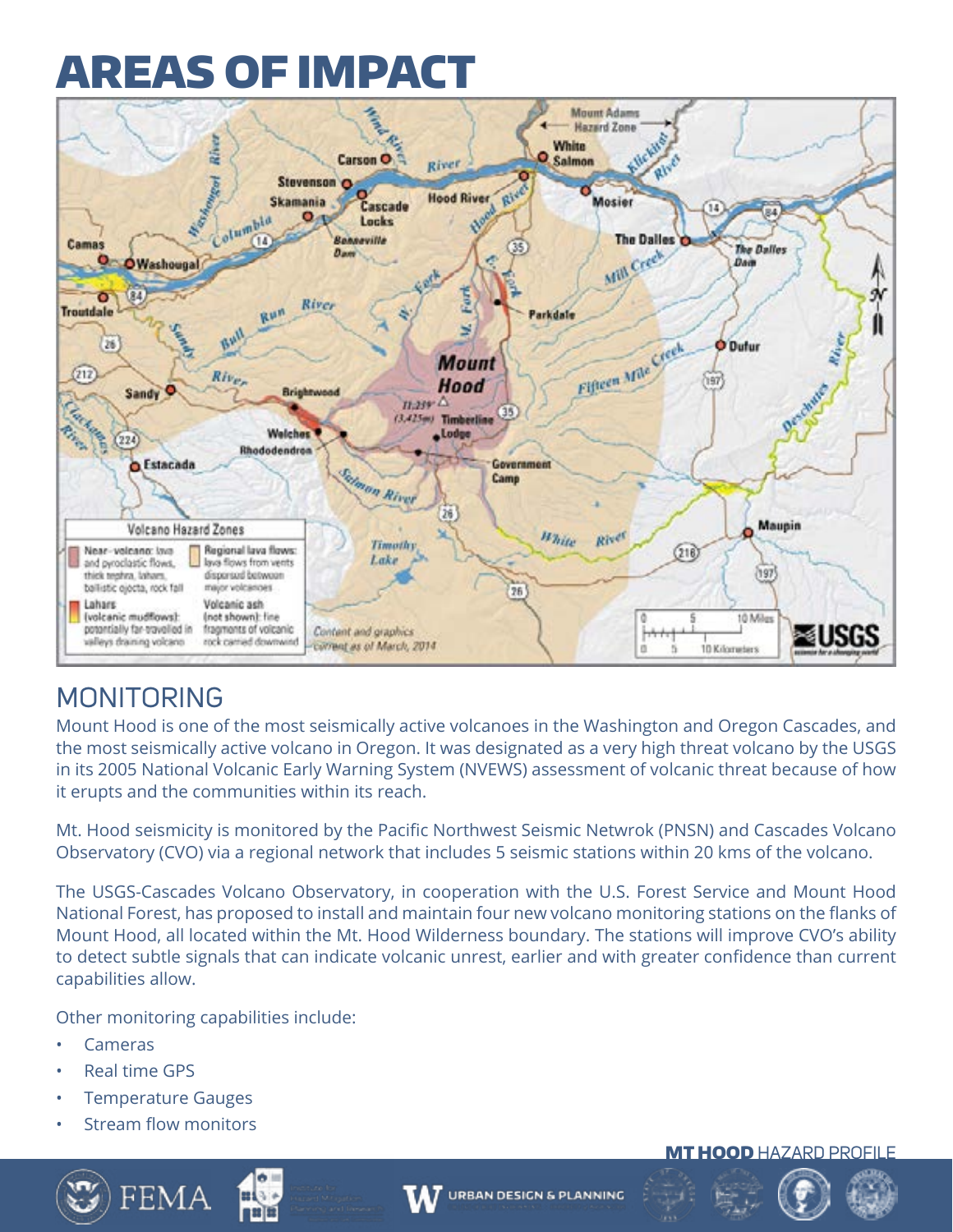## MOUNTAIN FACTS

| coordinates         | 45.374° N, 121.695° W                                                                                                                         |
|---------------------|-----------------------------------------------------------------------------------------------------------------------------------------------|
| summit / elevation  | 3,426 m / 11,237 ft                                                                                                                           |
| last known eruption | 1866 CE                                                                                                                                       |
| population          | within 5 km / 0<br>10 km / 850<br>30 km / 9,721<br>100 km / 2,067,520                                                                         |
| county              | OR, Clackamas/<br><b>Hood River Counties</b>                                                                                                  |
| nearby communities  | Parkdale, Rhododendron,<br>Welches, Brightwood, Sandy,<br>Mosier, White Salmon,<br>Hood River, Cascade Locks,<br>Carson, Stevenson, Skamania, |

![](_page_2_Picture_2.jpeg)

### GEOLOGICAL SUMMARY

Mount Hood, Oregon's highest peak, forms a prominent backdrop to the state's largest city, Portland. The eroded summit area consists of several andesitic or dacitic lava domes. Major Pleistocene edifice collapse produced a debris avalanche and lahar that traveled north down the Hood River valley and crossed the Columbia River. The glacially eroded volcano has had at least three major eruptive periods during the past 15,000 years. The last two occurred within the past 1800 years from the central vent high on the SW flank and produced deposits that were distributed primarily to the south and west along the Sandy and Zigzag rivers. The last major eruptive period took place beginning in 1781, when growth of the Crater Rock lava dome was accompanied by pyroclastic flows and lahars down the White and Sandy rivers. The Sandy River lahar deposits extended to the west as far as the Columbia River and were observed by members of the 1804-1805 Lewis and Clark expedition shortly after their emplacement. Minor 19th-century eruptions were witnessed from Portland.

### ERUPTION HISTORY

![](_page_2_Figure_6.jpeg)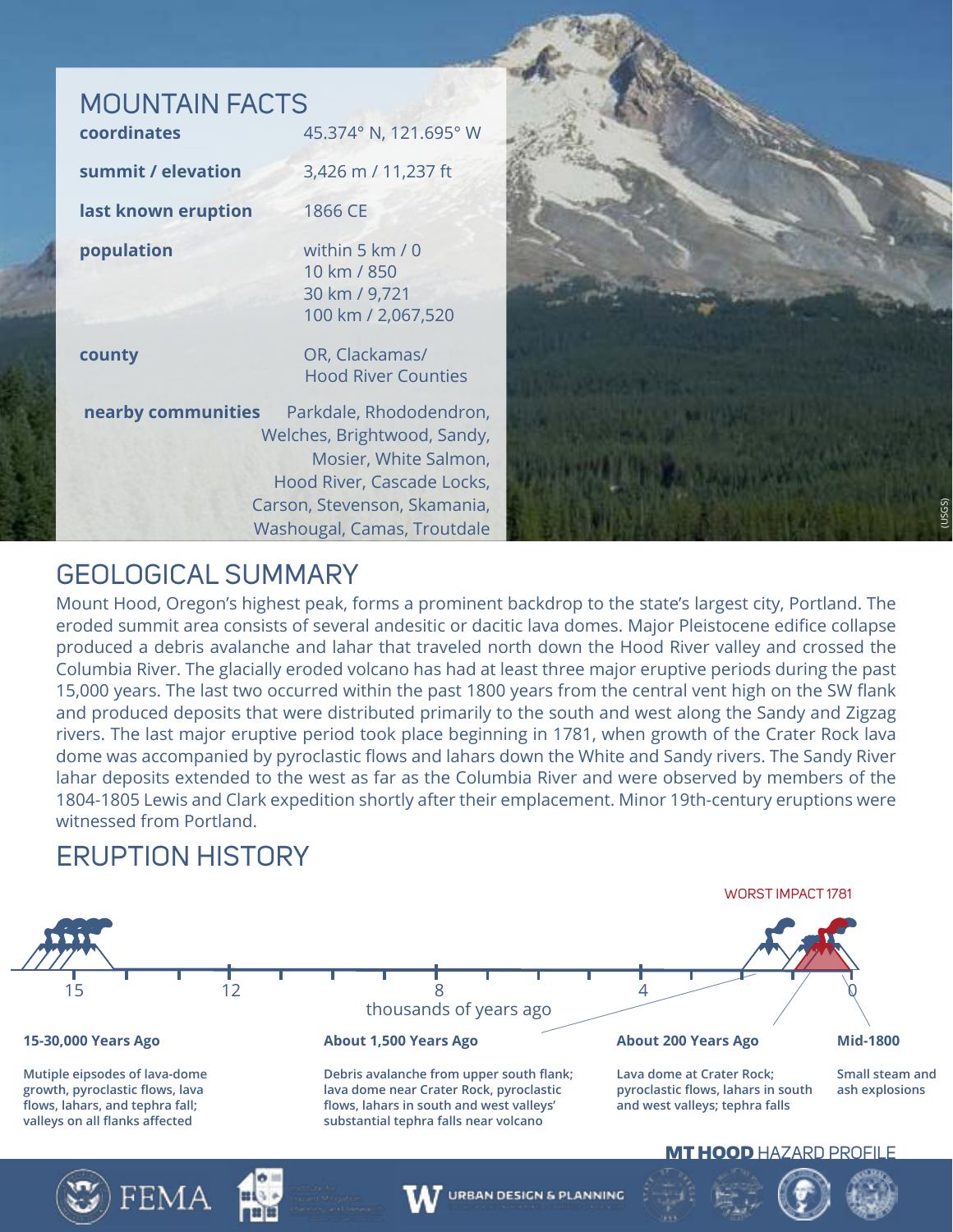## OVERALL THREAT VERY HIGH

## HAZARD THREAT HIGH (12)

## EXPOSURE THREAT HIGH(17.8)

## **MONITORING** REQUIRED | CURRENT 4 2

### **Overall Threat**

This is an overall ranking based on multiple factors including tectonic setting, population density, eruption frequency, and potential to erupt again. The variations in these factors make this volcano uniquely dangerous.

#### **Hazard Threat**

This includes volcano type, max volcano explosivity index, explosive activity, eruption recurrence, holocene - pyroclastic flows, lava flows, lahar, tsunami, hydrothermal explosion potential, sector collapse potential, primary lahar source, and historical unrest.

### **Exposure Threat**

This is based on volcano population index, population downstream, historical fatalities and evacuations, local and regional aviation exposure, infrastructure, major development of sensitive areas, and populated island location.

### **Current Monitoring**

This assesses the current ability to detect and track pre-eruptive and eruptive changes in realtime, including what is occurring. This assessment considers seismic, deformation, gas, hydrologic, and remote sensing monitoring capabilities.

## MORE RESOURCES

#### **Suscribe to Volcano Notification Service**  http://volcanoes.usgs.gov/vns/

**Find Designated Public Shelter** Text SHELTER + ZIP code to 43362 (4FEMA)

### **Mount Hood Coordination Plan**

The Mount Hood Facilitating Committee (2005) http://www.oregon.gov/DOGAMI/earthquakes/mthoodplanfinal0905.pdf

### **Snohomish County**

Volcano Preparedness Information relating to eruption history and preparedness http://www.clackamas.us/dm/volcano.html

### **Oregon State Department of Natural Resources**

Volcano Hazards Information about understanding volcano hazards as well as Emergency Preparedness. http://www.oregon.gov/DOGAMI/Pages/earthquakes/volcanoes.aspx

## BE INFORMED. MAKE A PLAN. BUILD A KIT.

![](_page_3_Picture_23.jpeg)

![](_page_3_Picture_24.jpeg)

![](_page_3_Picture_25.jpeg)

#### **MT HOOD HAZARD PROFILE**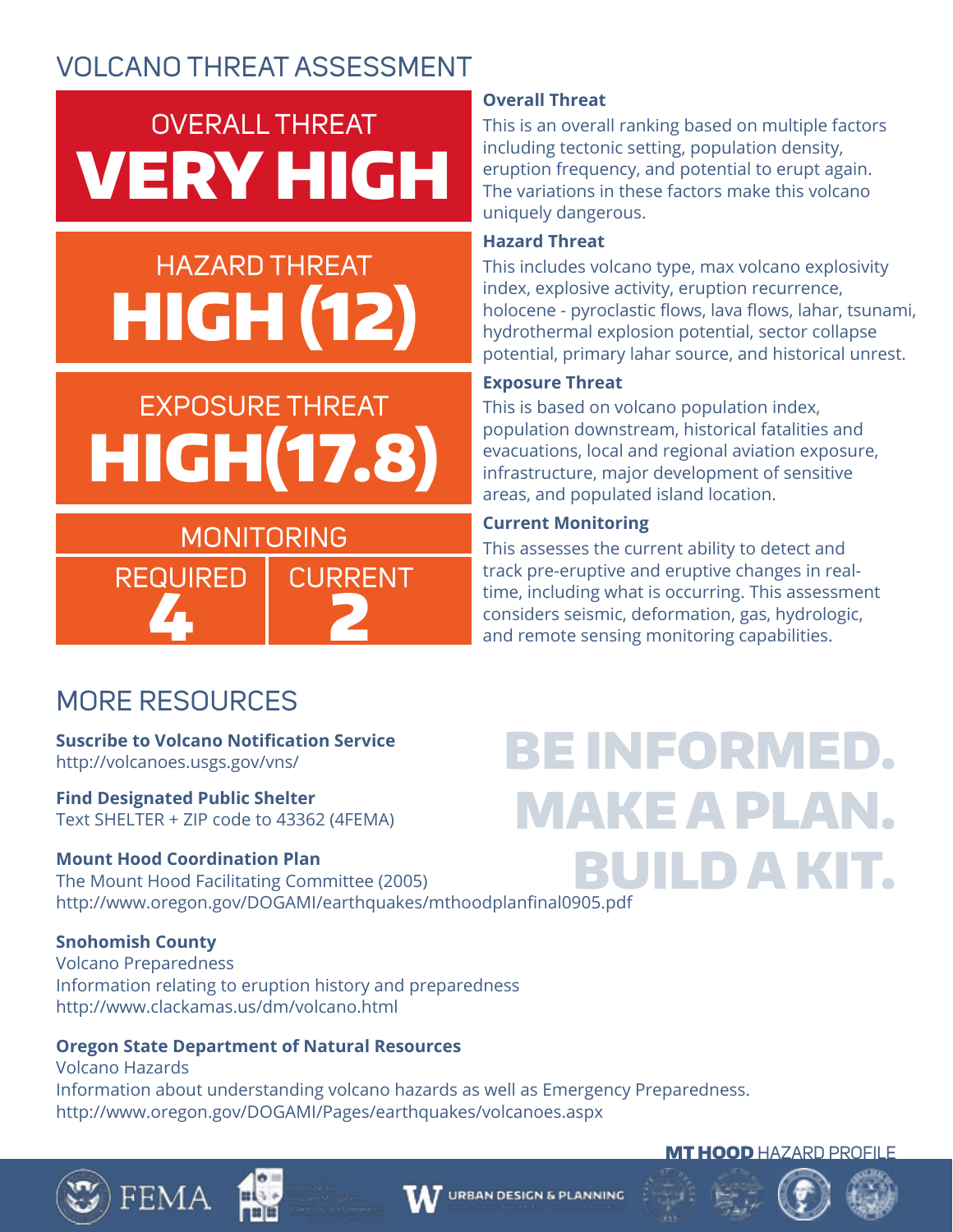![](_page_4_Picture_0.jpeg)

Crater Lake is famous for the deep blue color of its clear water. It's a caldera lake, created from the Mazama volcanic eruption about 7, 700 years ago. Located 55 miles north of Klamath Falls City, and about 60 miles northeast of Medford, Crater Lake has its own little history of eruptions.

Shortly after the Mazama eruption, new vents inside the caldera continually erupted forming the base of Wizard Island and central platform. These eruptions continued as rain and snow began to fill the caldera in somewhat equal quanities.. Lava tubes formed from a crater on the west edge of the central platform which sent lava across the caldera floor. Short-lived Merriam Cone, developed from a vent on the northern part of the caldera never reached the surface, as the lake water continued to rise faster than the cone could build itself.

Eventually, central platform was also downed, leaving Wizard island the only survivor able to keep above the waterline.After reaching near present day depth, the water level reached a thick layer of permeable deposits in the northeast caldera wall. This effectively stopped the water level from rising because it the porous layer absorbs the water.

About 4,800 years ago, the last known eruption at Crater Lake occurred on the east flank at the base

**FEMA** 

of Wizard Island. A small lava dome erupted under water. Since then, the volcano has been quiet.

GS)

**The 8 x 10 km wide 1200 m deep Crater Lake caldera, one of the most spectacular features of the Cascade Range, was formed during one of the world's largest Holocene eruptions.** 

![](_page_4_Picture_7.jpeg)

CRATER LAKE HAZARD PROFILE

**URBAN DESIGN & PLANNING** 

![](_page_4_Picture_10.jpeg)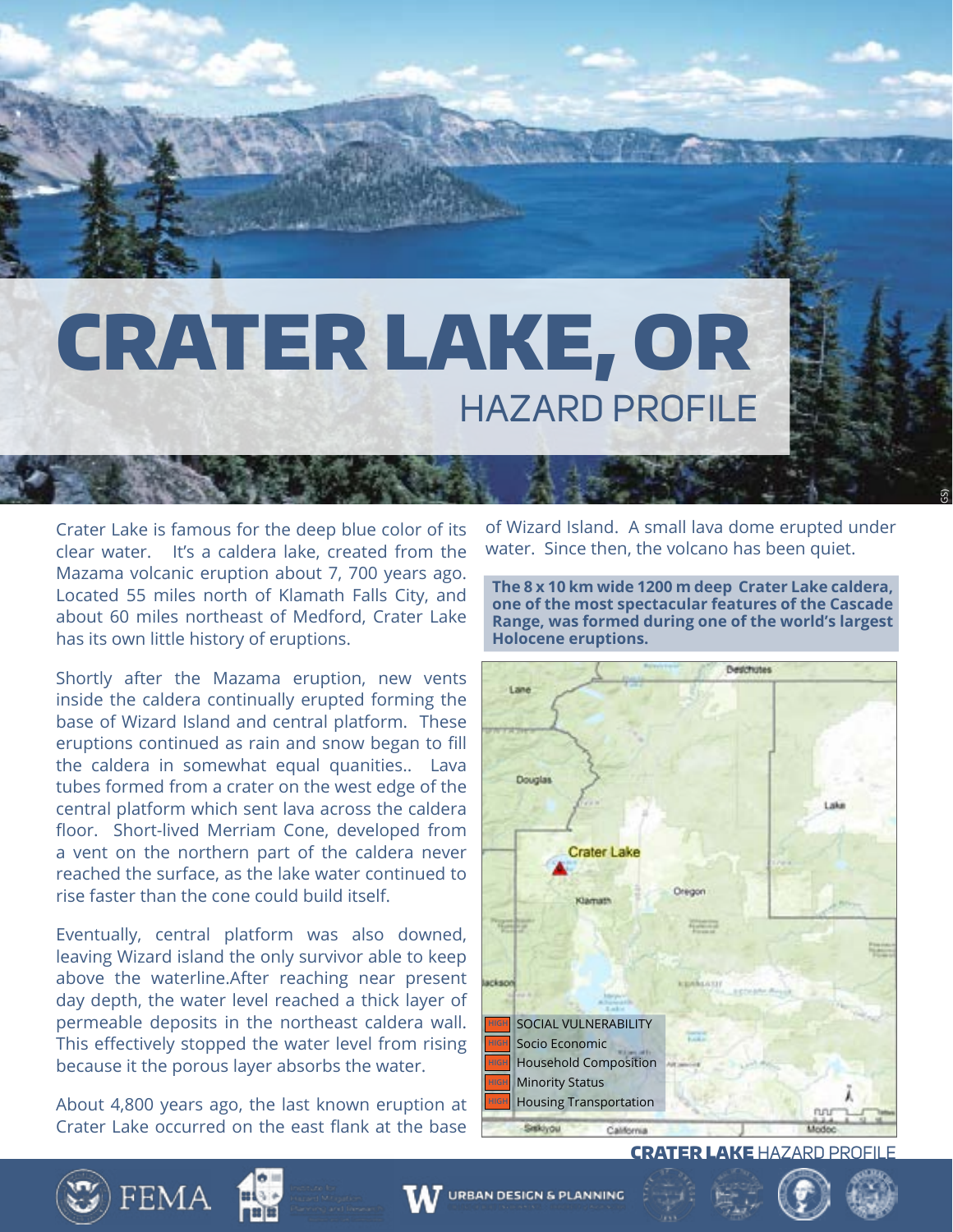![](_page_5_Figure_1.jpeg)

### MONITORING

A recent USGS report on a proposed National Volcano Early Warning System said Crater Lake receives the least monitoring for possible eruptions among the region's five most active volcanoes, partly because it lies so far from population centers. Crater Lake isn't expected to have renewed volcanic activity any time soon, but geologists with the U.S. Geologic Survey and Crater Lake National Park officials would like to install six to 10 seismic monitoring stations at and near the park.

''Crater Lake is the worst-case scenario,'' said US Cascades Volcano Observatory seismologist Seth Moran. There is a network of seismic monitors up and down the Cascades, but the monitor nearest to Crater Lake is 29 miles away, compared to a monitoring station within 5 miles in other cases. The park had a monitor several years ago but it was reported removed.

**URBAN DESIGN & PLANNING** 

There is a network of webcams and GPS system for monitoring Crater Lake.

(Source: Crater Lake Institute)

FEMA

![](_page_5_Picture_7.jpeg)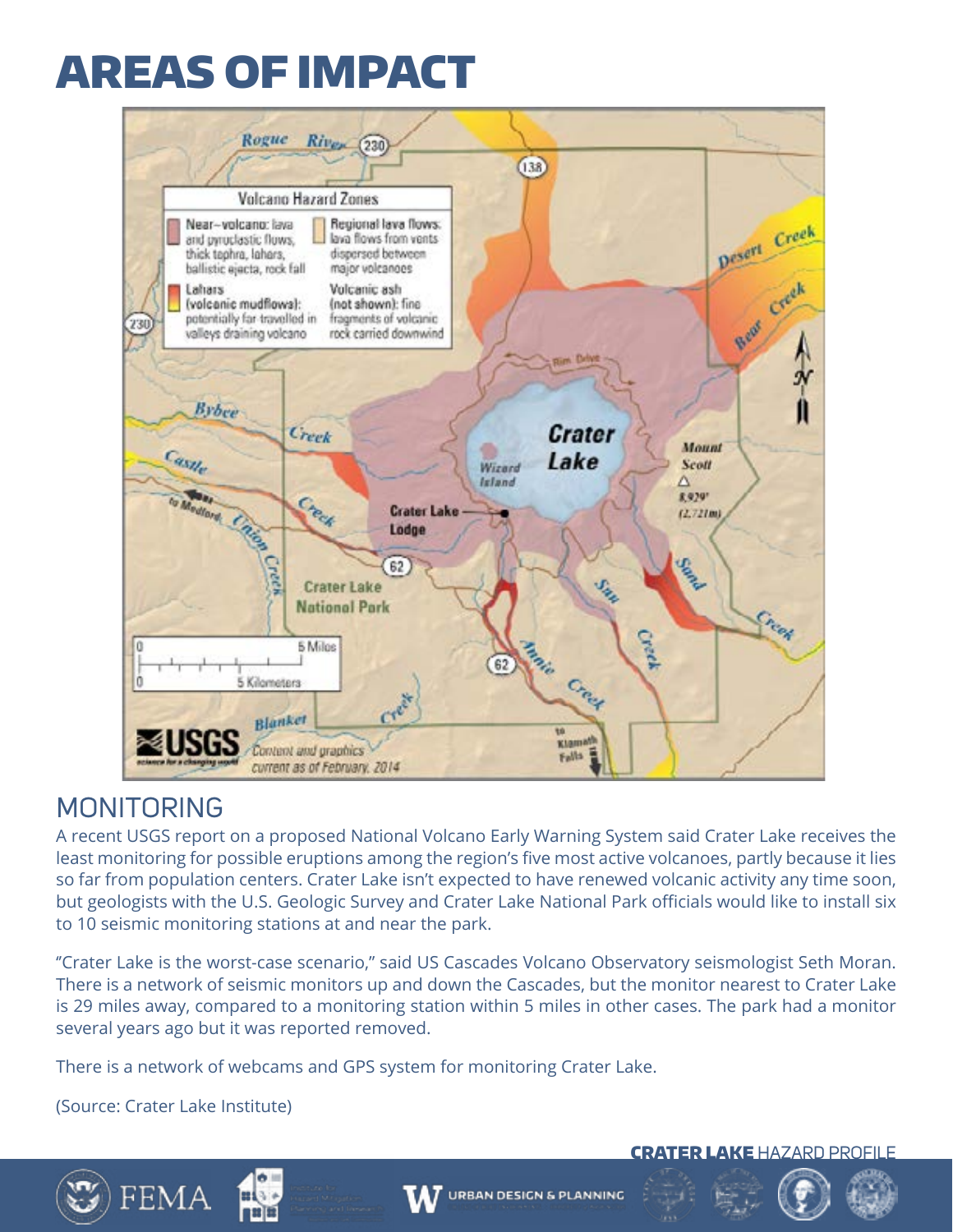### MOUNTAIN FACTS

| coordinates         | 42.93° N, 122.12° W                                                  |
|---------------------|----------------------------------------------------------------------|
| summit / elevation  | 2487 m / 8157 ft                                                     |
| last known eruption | 2850 BCE                                                             |
| population          | within 5 $km/52$<br>10 km / 52<br>30 km / 366<br>100 km / 272,674    |
| county              | Klamath                                                              |
| nearby communities  | Fort Kalmath,<br>Union Creek, Diamond Lake,<br>Clearwater, Prospect, |

![](_page_6_Picture_2.jpeg)

### GEOLOGICAL SUMMARY

The spectacular 8 x 10 km Crater Lake caldera in the southern Cascades of Oregon formed about 6850 years ago as a result of the collapse of a complex of overlapping shield and stratovolcanoes known as Mount Mazama. The cone-building stage, during which at least five andesitic and dacitic shields and stratovolcanoes were constructed, took place between about 420 and 40 thousand years ago (ka). A series of rhyodacitic lava domes and flows and associated pyroclastic rocks were erupted between about 30 ka and the climactic eruption. The explosive eruptions triggering collapse of the 8-10 km wide caldera about 7500 years ago were among Earth's largest known Holocene eruptions, distributing tephra as far away as Canada and producing pyroclastic flows that traveled 40 km from the volcano. A 5-km-wide ring fracture zone is thought to mark the original collapse diameter. The deep blue waters of North America's second deepest lake, at 600 m, fill the caldera to within 150-600 m of its rim. Post-caldera eruptions within a few hundred years of caldera formation constructed a series of small lava domes on the caldera floor, including the partially subaerial Wizard Island cinder cone, and the completely submerged Merriam Cone. The latest eruptions produced a small rhyodacitic lava dome beneath the lake surface east of Wizard Island about 4200 years ago.

#### **CATACLYSMIC ERUPTION TO PRESENT**

![](_page_6_Picture_6.jpeg)

**Eruptions of ash and pumice The cataclysmic eruption started from a vent on the northeast side of the volcano as a towering column of ash, with pyroclastic flows spreading to the northeast.**

![](_page_6_Picture_8.jpeg)

**Caldera collapse As more magma was erupted, cracks opened up around the summit, which began to collapse. Fountains of pumice and ash surrounded the collapsing summit, and pyroclastic flows raced down all sides of the volcano.**

![](_page_6_Picture_10.jpeg)

**Steam explosions When the dust had settled, the new caldera was 5 miles (8 km) in diameter and 1 mile (1.6 km) deep. Ground water interacted with hot deposits causing explosions of steam and ash.**

**URBAN DESIGN & PLANNING** 

![](_page_6_Figure_12.jpeg)

**In the first few hundred years after the cataclysmic eruption, renewed eruptions built Wizard Island, Merriam Cone, and the central platform. Water filled the new caldera to form the deepest lake in the United States.** 

CRATER LAKE HAZARD PROFILE

![](_page_6_Picture_15.jpeg)

![](_page_6_Picture_16.jpeg)

![](_page_6_Picture_17.jpeg)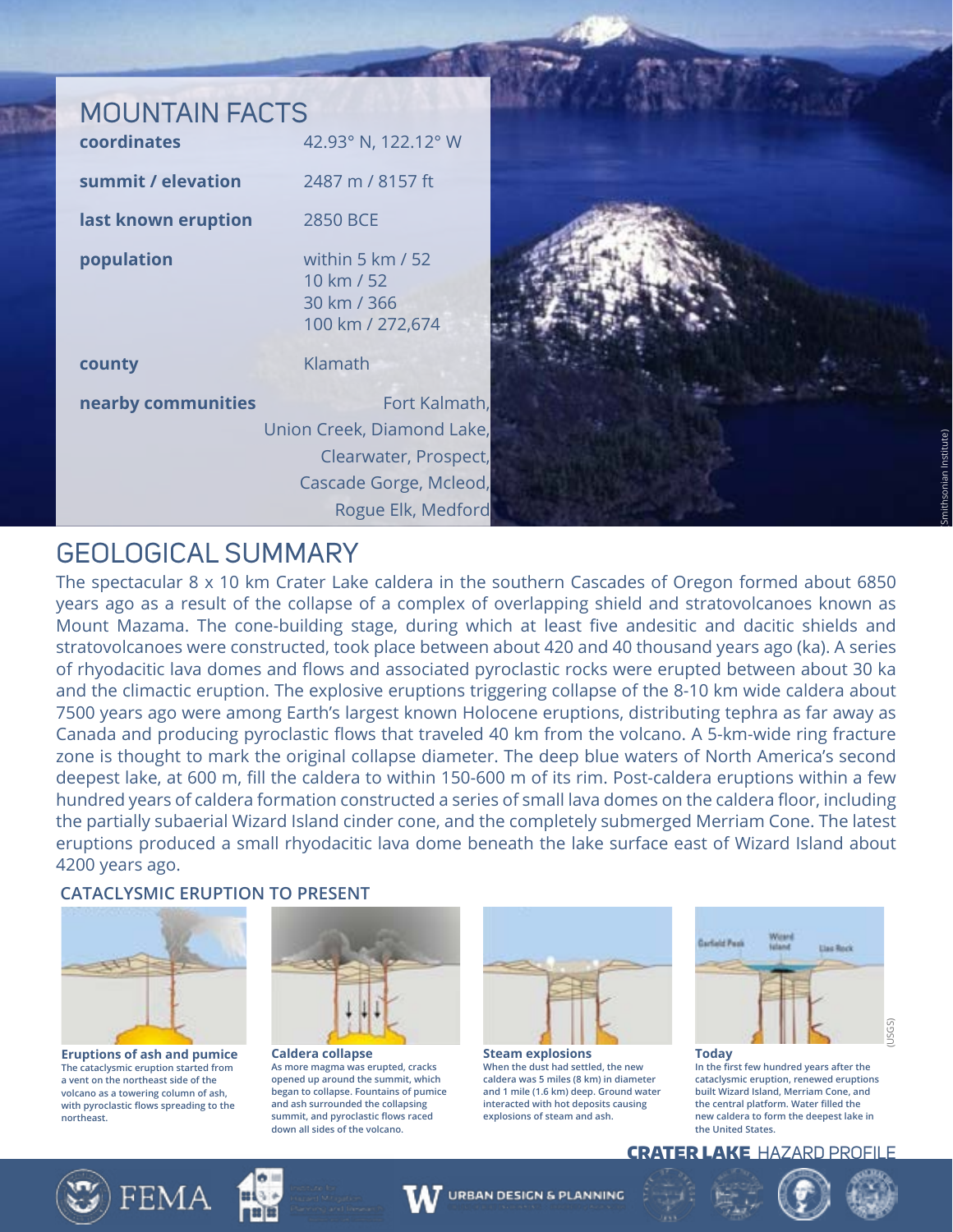# OVERALL THREAT VERY HIGH

## HAZARD THREAT HIGH (10)

## EXPOSURE THREAT HIGH(16.1)

## 4 1 MONITORING REQUIRED | CURRENT

### **Overall Threat**

This is an overall ranking based on multiple factors including tectonic setting, population density, eruption frequency, and potential to erupt again. The variations in these factors make this volcano uniquely dangerous.

### **Hazard Threat**

This includes volcano type, max volcano explosivity index, explosive activity, eruption recurrence, holocene - pyroclastic flows, lava flows, lahar, tsunami, hydrothermal explosion potential, sector collapse potential, primary lahar source, and historical unrest.

### **Exposure Threat**

This is based on volcano population index, population downstream, historical fatalities and evacuations, local and regional aviation exposure, infrastructure, major development of sensitive areas, and populated island location.

### **Current Monitoring**

This assesses the current ability to detect and track pre-eruptive and eruptive changes in realtime, including what is occurring. This assessment considers seismic, deformation, gas, hydrologic, and remote sensing monitoring capabilities.

## MORE RESOURCES

#### **Suscribe to Volcano Notification Service**  http://volcanoes.usgs.gov/vns/

**Find Designated Public Shelter** Text SHELTER + ZIP code to 43362 (4FEMA)

### **Central Cascades Volcano Coordination Plan**

The Central Cascades Facilitating Committee (2012). Oregon Emergency Management https://www.oregon.gov/OEM/Documents/Central\_Cascades\_Coordination\_Plan.pdf

**Information about seismic activity around Crater Lake, Oregon** Pacific Northwest Seismic Network's Crater Lake Website--https://pnsn.org/volcanoes/crater-lake

### **Klamath County**

Emergency Management http://www.klamathcounty.org/depts/ems/

### **Oregon State Department of Natural Resources**

Volcano Hazards Information about understanding volcano hazards as well as Emergency Preparedness.

## BE INFORMED. MAKE A PLAN. D A KIT

![](_page_7_Picture_25.jpeg)

![](_page_7_Picture_26.jpeg)

![](_page_7_Picture_28.jpeg)

![](_page_7_Picture_29.jpeg)

**CRATER LAKE HAZARD PROFILE** 

![](_page_7_Picture_30.jpeg)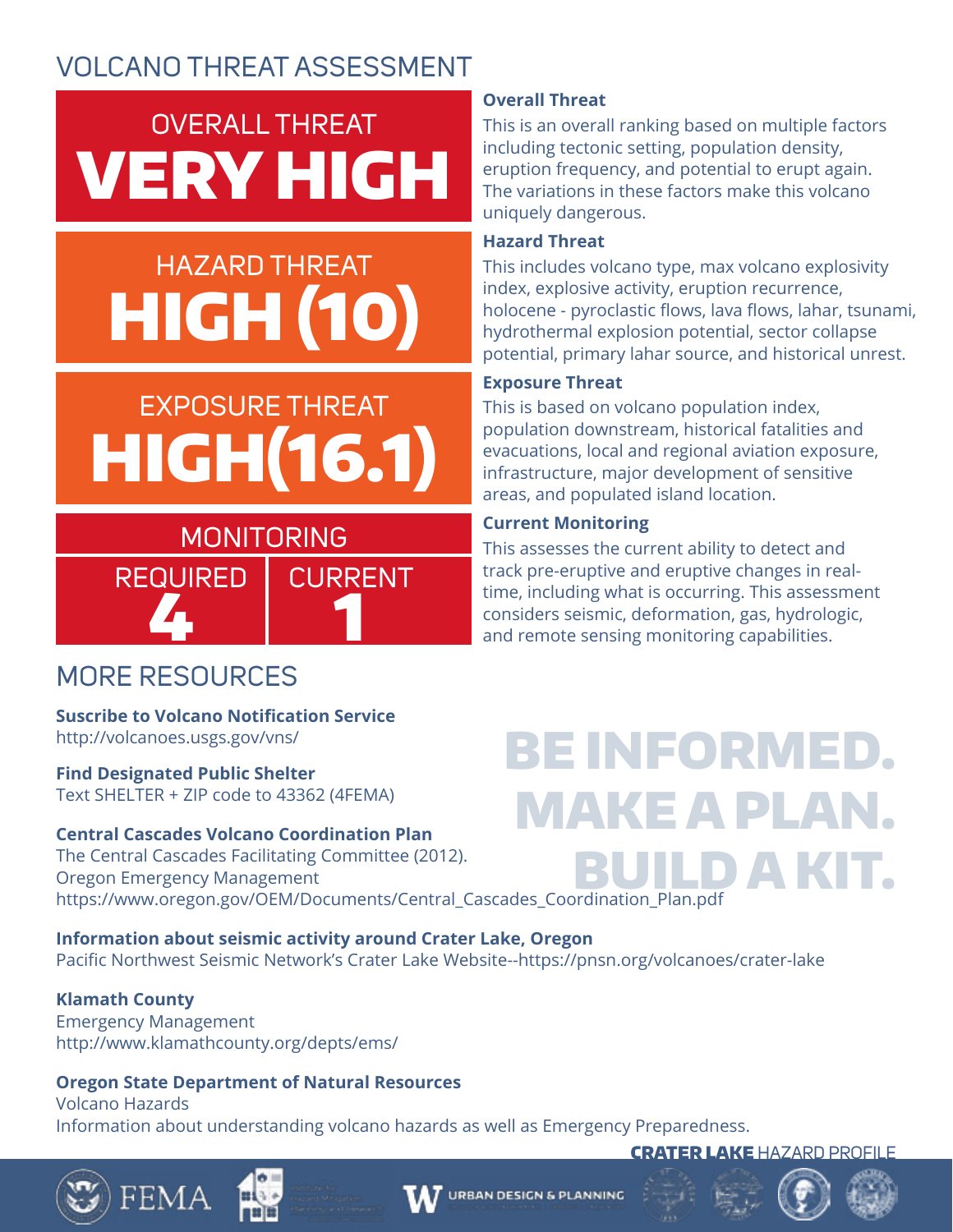![](_page_8_Picture_0.jpeg)

## SOUTH SISTER, OR HAZARD PROFILE

Located in Oregon 20 miles west of Bend and about 60 miles east of Eugene, Three Sisters are a cluster of glaciated stratovolcanoes. Within the Cascade Arc, the sisters extend about another 25 miles north and south of the cluster. This area contains some 466 volcanoes, more or less one million years old. Most of these ancient volcanoes had short periods of eruptions. These multiple eruptions left behind conical volcanoes built up of hardened lava, rock fragments, pumice, and volcanic ash. Most of the eruptions were lava flow. The North, Middle, and South Sisters appear similar, but they were actually formed at different times and each is composed of different magma types.

North Sister, Faith, is the oldest and most eroded of the Sisters. Middle Sister, Hope, formed after North Sister became quiet. South Sister, the youngest and the tallest of the three volcanoes began stirring as activity at Middle Sister slowed down.

South Sister also contains a summit crater, formed around 30,000 years ago during an intense period of eruptive activity. The most recent South Sister activity occurred around 2000 years ago. The Three Sisters area has experienced eruptions thousands of years and future eruptions are somewhat likely, although North or Middle Sister are unlikely to resume activity . South Sister could become active and inflict great damage up to 6 miles from the volcano summit. There are two types of volcanoes in the Three Sisters region, and each pose different hazards. They may erupt explosively, or could have substantial lava domes that collapse and become high speed flows of hot lava blocks, pumice, ash and volcanic gas.

(USGS)

**All three volcanoes ceased erupting during the Pleistocene, but flank vents of South Sister on the left and North Sister on the right have erupted in the past few thousand years**

![](_page_8_Figure_7.jpeg)

**SOUTH SISTER HAZARD PROFILE** 

![](_page_8_Picture_9.jpeg)

![](_page_8_Picture_10.jpeg)

![](_page_8_Picture_11.jpeg)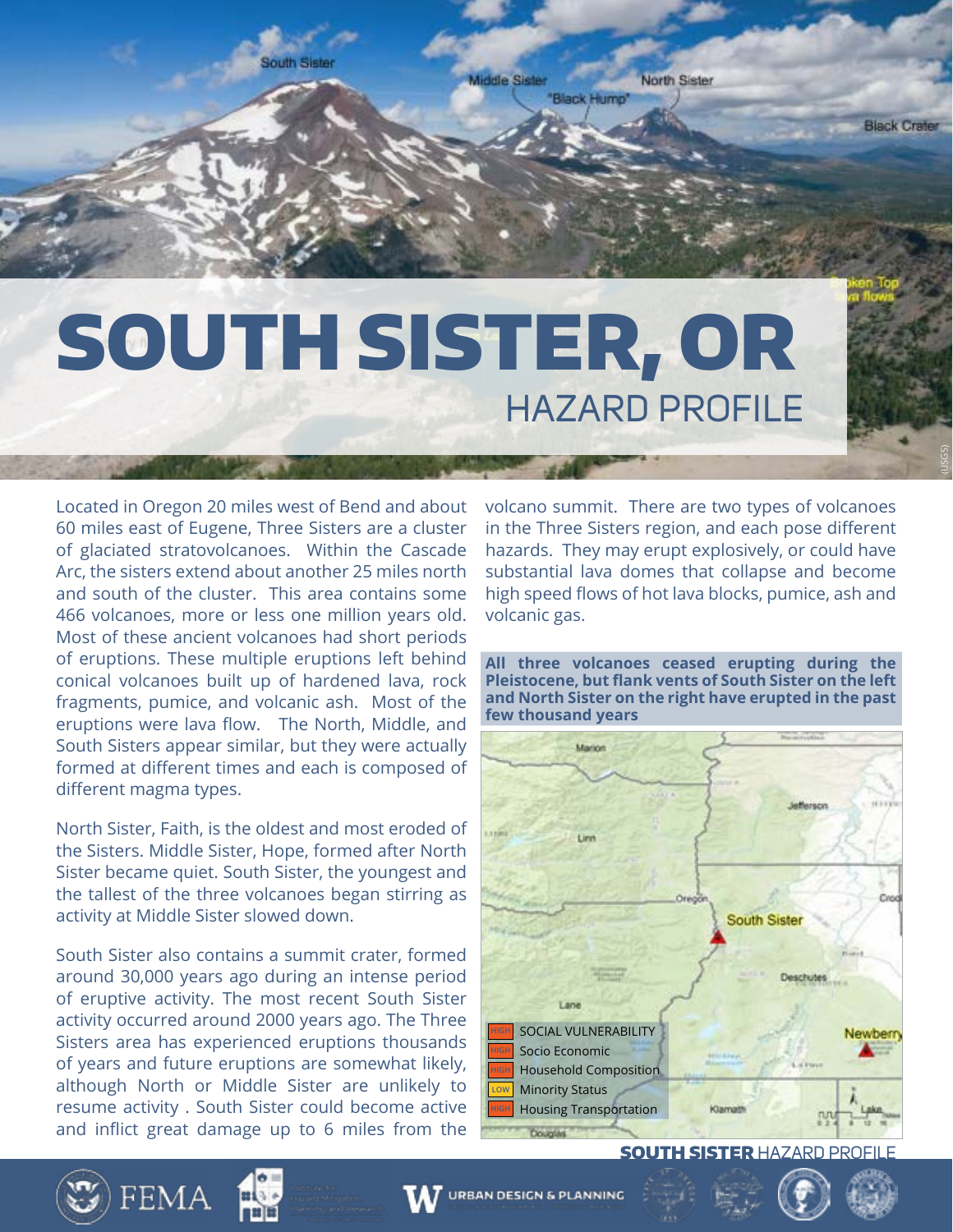![](_page_9_Picture_1.jpeg)

## MONITORING

**GPS system**: he Global Positioning System (GPS) consists of a group of Earth-orbiting satellites that orbit the Earth twice per day and transmit information to a receiver on the ground. To use a GPS system for volcano monitoring, multiple receivers are placed around a volcano in an array. Studying the data from a single receiver over a period of time, it is possible to determine surface ground movement (or deformation)

**Tiltmeters**: Tiltmeters continuously measure the tilt of the ground surface. When magma accumulates, or drains beneath the ground, the surface will tilt away or toward the resulting surface motion

**InSAR**: Is a satellite based technique which maps ground deformation using radar images of the Earth's surface that are collected from orbiting satellites?

#### **Electronic Distance Meter (EDM)**.

**Seismometers to study earthquake data**: The volcanic gasses from magma rise to the surface from deep below the earth crust causing stress changes in the crust as the material magma gases migrate upward, causing an earthquake.

**AFM, Solar powered acoustic flow monitor**: USGS scientists developed an inexpensive, durable, portable, and easily installed system to detect and continuously monitor the arrival and passage of debris flows and floods in river valleys draining active volcanoes.

**SOUTH SISTER HAZARD PROFILE** 

![](_page_9_Picture_10.jpeg)

![](_page_9_Picture_11.jpeg)

![](_page_9_Picture_12.jpeg)

![](_page_9_Picture_14.jpeg)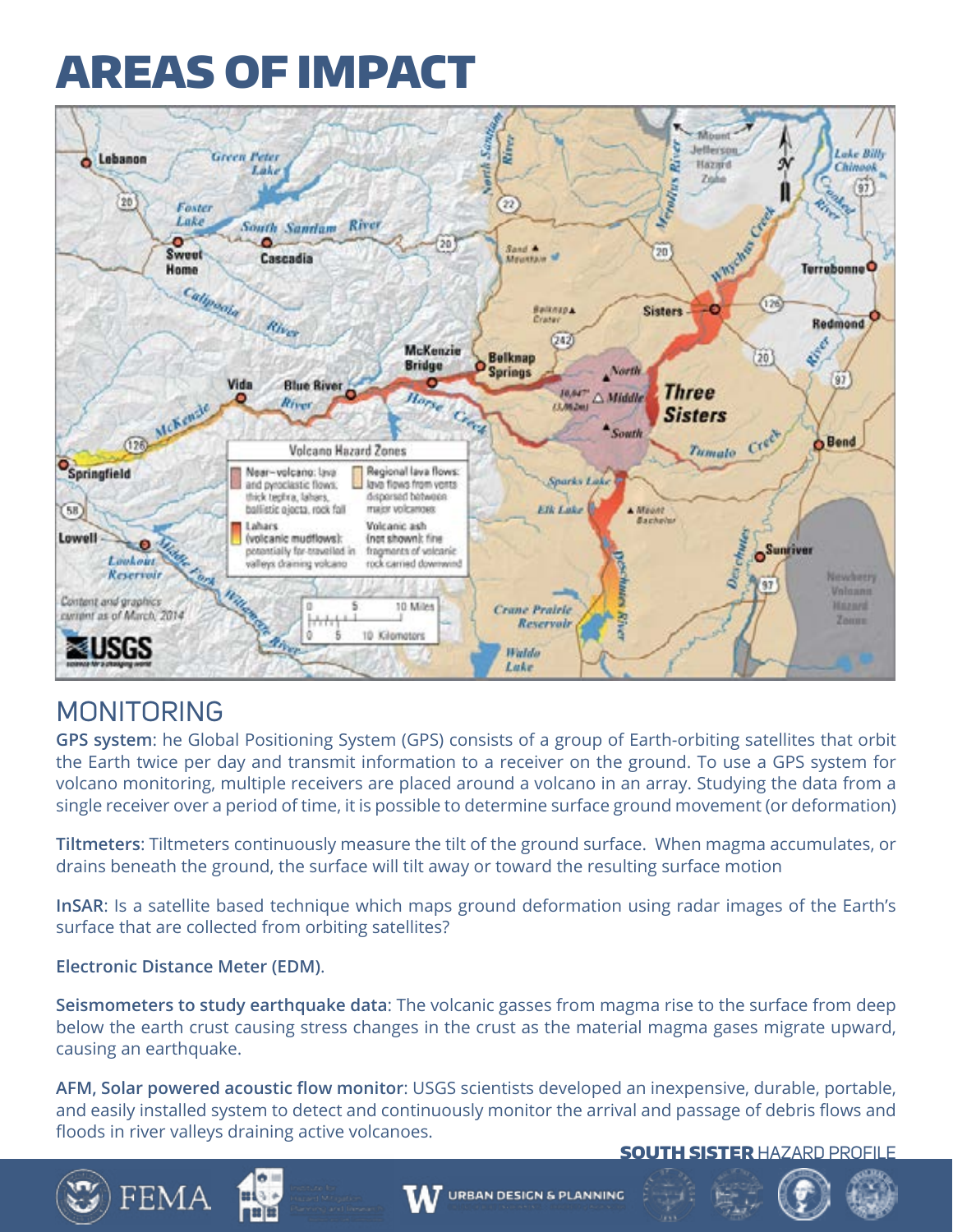#### MOUNTAIN FACTS **coordinates** 44.133° N, 121.767° W

| summit / elevation  | 3159 m / 10362 ft                                                                                                 |
|---------------------|-------------------------------------------------------------------------------------------------------------------|
| last known eruption | 440 CE                                                                                                            |
| population          | within 5 km / 0<br>10 km / 0<br>30 km / 5,672<br>100 km / 279,885                                                 |
| county              | Lane                                                                                                              |
| nearby communities  | Sisters, Belknap Springs,<br>McKenzie Bridge, Blue River,<br>Vida, Springfield, Sunriver,<br>Redmond, Terrebonne, |

![](_page_10_Picture_2.jpeg)

### GEOLOGICAL SUMMARY

The north-south-trending Three Sisters volcano group dominates the landscape of the Central Oregon Cascades. All Three Sisters stratovolcanoes ceased activity during the late Pleistocene, but basaltic-torhyolitic flank vents erupted during the Holocene, producing both blocky lava flows north of North Sister and rhyolitic lava domes and flows south of South Sister volcano. Glaciers have deeply eroded the Pleistocene andesitic-dacitic North Sister stratovolcano, exposing the volcano's central plug. Construction of the main edifice ceased at about 55,000 yrs ago, but north-flank vents produced blocky lava flows in the McKenzie Pass area as recently as about 1600 years ago. Middle Sister volcano is located only 2 km to the SW and was active largely contemporaneously with South Sister until about 14,000 years ago. South Sister is the highest of the Three Sisters. It was constructed beginning about 50,000 years ago and was capped by a symmetrical summit cinder cone formed about 22,000 years ago. The late Pleistocene or early Holocene Cayuse Crater on the SW flank of Broken Top volcano and other flank vents such as Le Conte Crater on the SW flank of South Sister mark mafic vents that have erupted at considerable distances from South Sister itself, and a chain of dike-fed rhyolitic lava domes and flows at Rock Mesa and Devils Chain south of South Sister erupted about 2000 years ago.

![](_page_10_Picture_5.jpeg)

![](_page_10_Picture_6.jpeg)

![](_page_10_Picture_7.jpeg)

![](_page_10_Picture_9.jpeg)

![](_page_10_Picture_10.jpeg)

**SOUTH SISTER HAZARD PROFILE** 

![](_page_10_Picture_11.jpeg)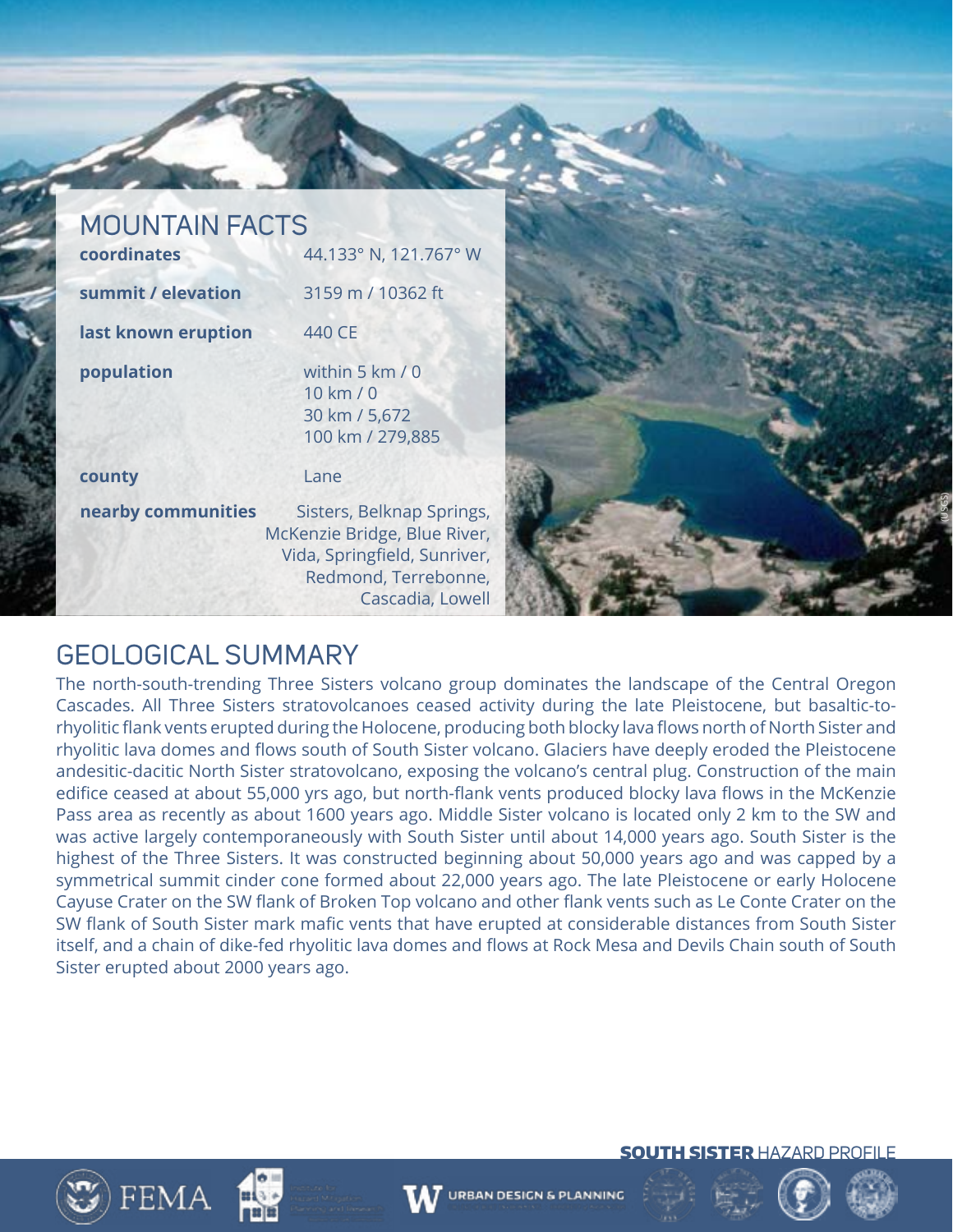## OVERALL THREAT VERY HIGH

## HAZARD THREAT HIGH (12)

## EXPOSURE THREAT HIGH(16.2)

## MONITORING REQUIRED | CURRENT

4 2

**Overall Threat**

This is an overall ranking based on multiple factors including tectonic setting, population density, eruption frequency, and potential to erupt again. The variations in these factors make this volcano uniquely dangerous.

#### **Hazard Threat**

This includes volcano type, max volcano explosivity index, explosive activity, eruption recurrence, holocene - pyroclastic flows, lava flows, lahar, tsunami, hydrothermal explosion potential, sector collapse potential, primary lahar source, and historical unrest.

### **Exposure Threat**

This is based on volcano population index, population downstream, historical fatalities and evacuations, local and regional aviation exposure, infrastructure, major development of sensitive areas, and populated island location.

#### **Current Monitoring**

This assesses the current ability to detect and track pre-eruptive and eruptive changes in realtime, including what is occurring. This assessment considers seismic, deformation, gas, hydrologic, and remote sensing monitoring capabilities.

## MORE RESOURCES

**Suscribe to Volcano Notification Service**  http://volcanoes.usgs.gov/vns/

**Find Designated Public Shelter** Text SHELTER + ZIP code to 43362 (4FEMA)

### **Central Cascades Volcano Coordination Plan**

The Central Cascades Facilitating Committee (2012). Oregon Emergency Management https://www.oregon.gov/OEM/Documents/Central\_Cascades\_Coordination\_Plan.pdf

#### **Lane County**

FEMA

Emergency Management http://www.lanecounty.org/cms/one.aspx?pageId=4182678

### **Oregon State Department of Natural Resources**

Volcano Hazards Information about understanding volcano hazards as well as Emergency Preparedness. http://www.oregon.gov/DOGAMI/Pages/earthquakes/volcanoes.aspx

## BE INFORMED. MAKE A PLAN. BUILD A KIT.

![](_page_11_Picture_23.jpeg)

![](_page_11_Picture_24.jpeg)

![](_page_11_Picture_25.jpeg)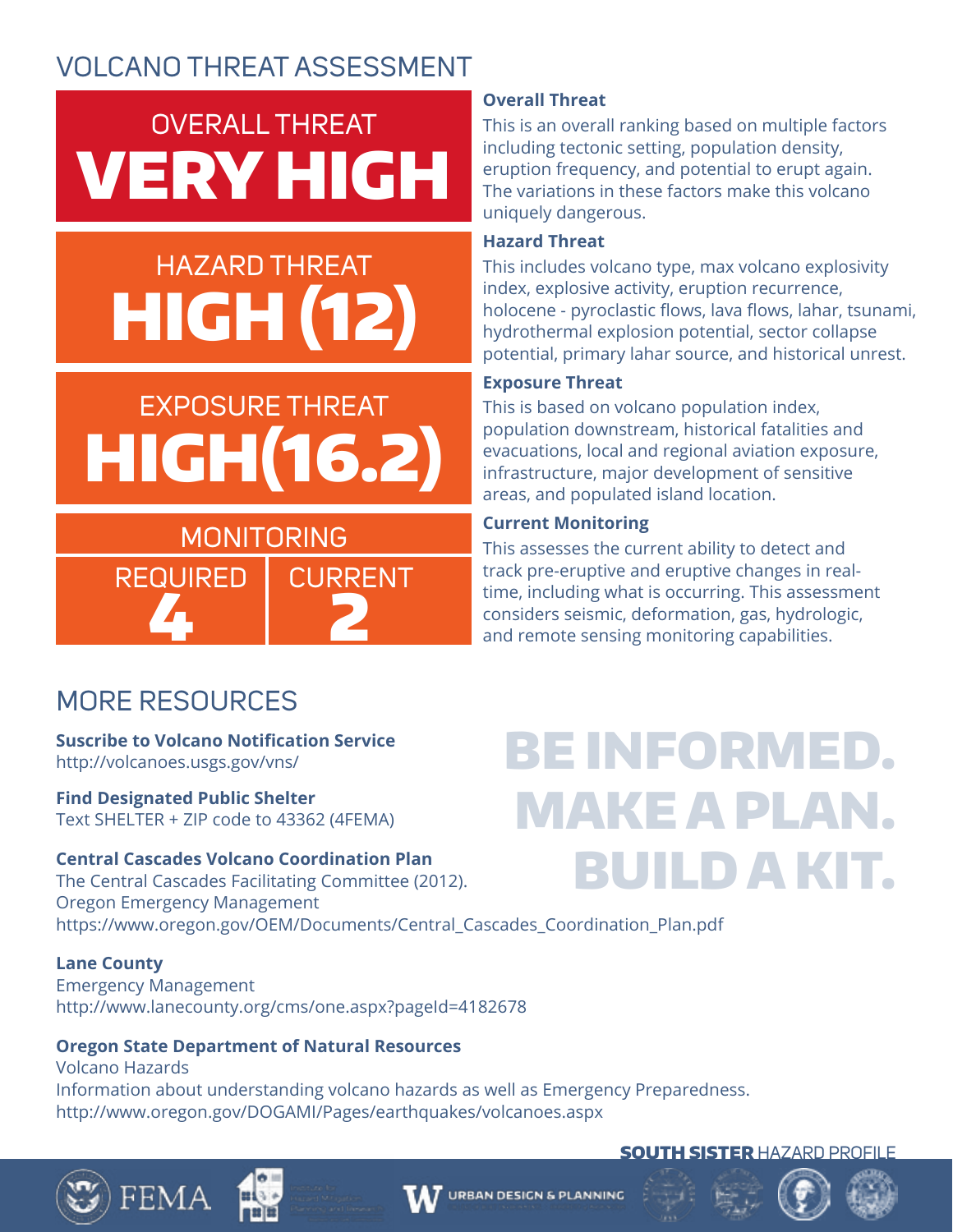# NEWBERRY, OR HAZARD PROFILE

Newberry Volcano is a potentially active shield volcano about 20 miles southeast of Bend, Oregon, and features cinder cones, fissures, caves, lava tubes, and rift zones. Roughly the size of Rhode Island, Newberry is not a typical shield volcano but shares some eruption attributes of nearby stratovolcanoes.

During its growth, the volcano has experienced eruption styles ranging from explosive spewing ash plumes, to vast lava flows. A tremendous explosive eruption gushed so much hot ash, lava fragments, and gases (pyroclastic material) from its vent, that it emptied the magma chamber causing it to collapse and form the large oval shaped summit caldera. The caldera contains two lakes, cinder cones, lava flows, and obsidian domes. Volcanic ash matching that of the caldera composition has been found as far away as San Francisco. Downtown Bend is built on Newberry lava flows.

The three lava tubes on the northern flank, Horse Lava Tube, Arnold Lava Tube, and Lava Top Butte, formed from smooth, billowy basaltic lava. These smooth, wavy surface features indicate very fluid lava movement beneath the solidified crust. The NASA Apollo Training Program sent some of their astronauts to Newberry for training in parts of the volcano that resembled the Moon's surface.

**A major eruption about 6400 years ago produced the large Central Pumice Cone in the center of Newberry caldera, a pumice ring, and obsidian lava flows**

![](_page_12_Picture_5.jpeg)

![](_page_12_Picture_6.jpeg)

![](_page_12_Picture_7.jpeg)

![](_page_12_Picture_8.jpeg)

![](_page_12_Picture_9.jpeg)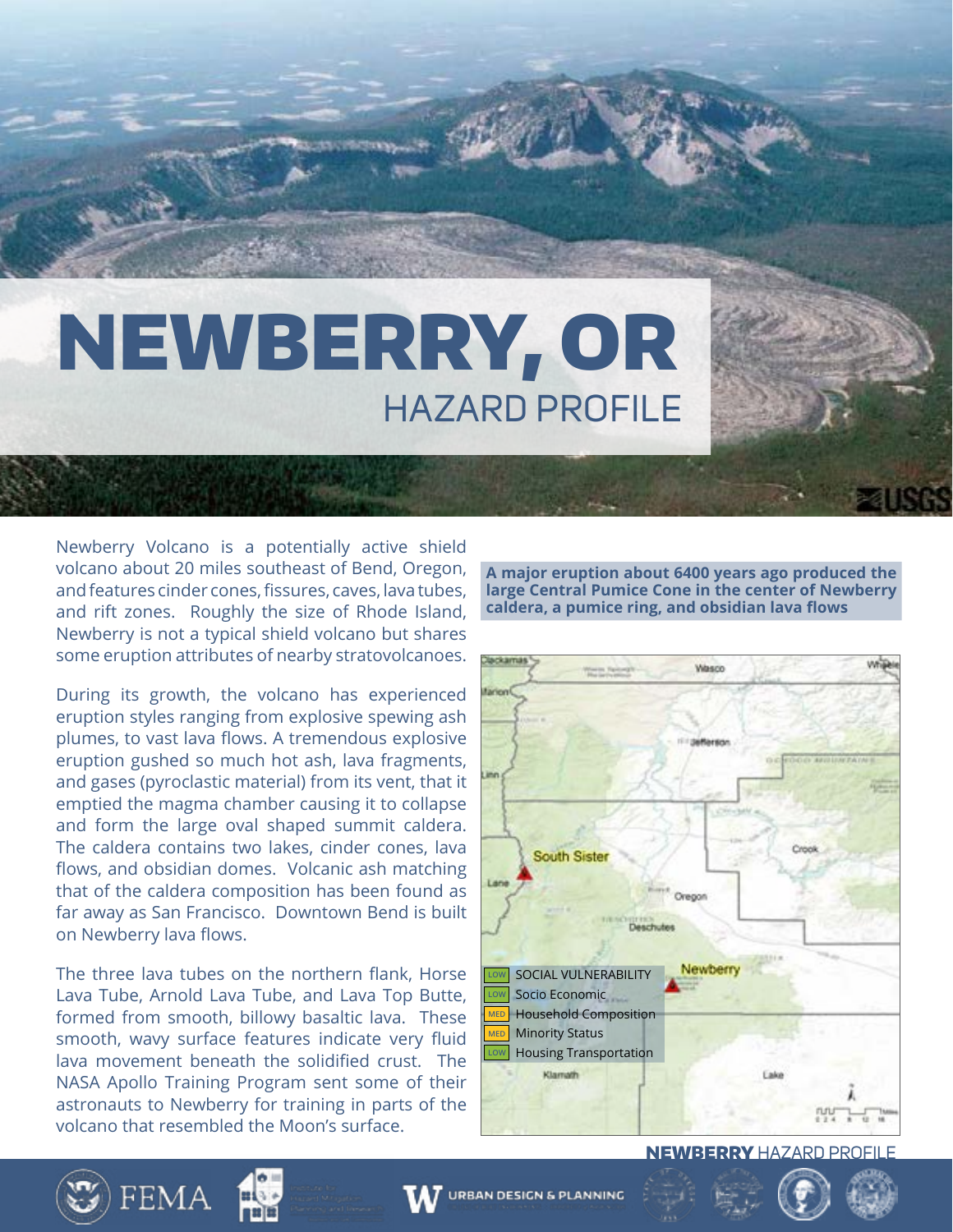![](_page_13_Picture_1.jpeg)

### MONITORING

Newberry Volcano, despite being a Very High Threat Volcano, was once thought to be one of the most seismically quiet of the monitored volcanoes in Washington and Oregon before a major seismic network upgrade in 2011. The U.S. Geological Survey (USGS) considers Newberry Volcano to be a very high threat volcano because of its recent volcanic activity (within the past 1,500 years) in an area where numerous people live.

**Leveling Surveys:** CVO conducted leveling surveys across Newberry Volcano in 1985, 1986, and 1994 for comparison to an initial USGS survey in 1931. The 1994 results indicated that the summit area of the volcano moved upward about 4 inches with respect to its base sometime between 1931 and 1994.

**GPS to study ground deformation**: Until 2011, Newberry Volcano was not continuously monitored for patterns of deformation. In 2002 and 2009, scientists deployed short-lived "campaign" GPS surveys that included measurements of ground position at 27 locations

**9-Real time seismometer array**: Prior to 2011, only one seismic station had operated near Newberry. In 2011 the Cascades Volcano Observatory installed 8 real-time stations that have joint seismic and deformation (GPS) monitoring instruments, significantly bolstering monitoring capabilities. Recent results from these new "continuous" GPS stations are consistent with low rates of deformation measured between 2002 and 2009

![](_page_13_Picture_7.jpeg)

![](_page_13_Picture_8.jpeg)

![](_page_13_Picture_9.jpeg)

![](_page_13_Picture_10.jpeg)

![](_page_13_Picture_12.jpeg)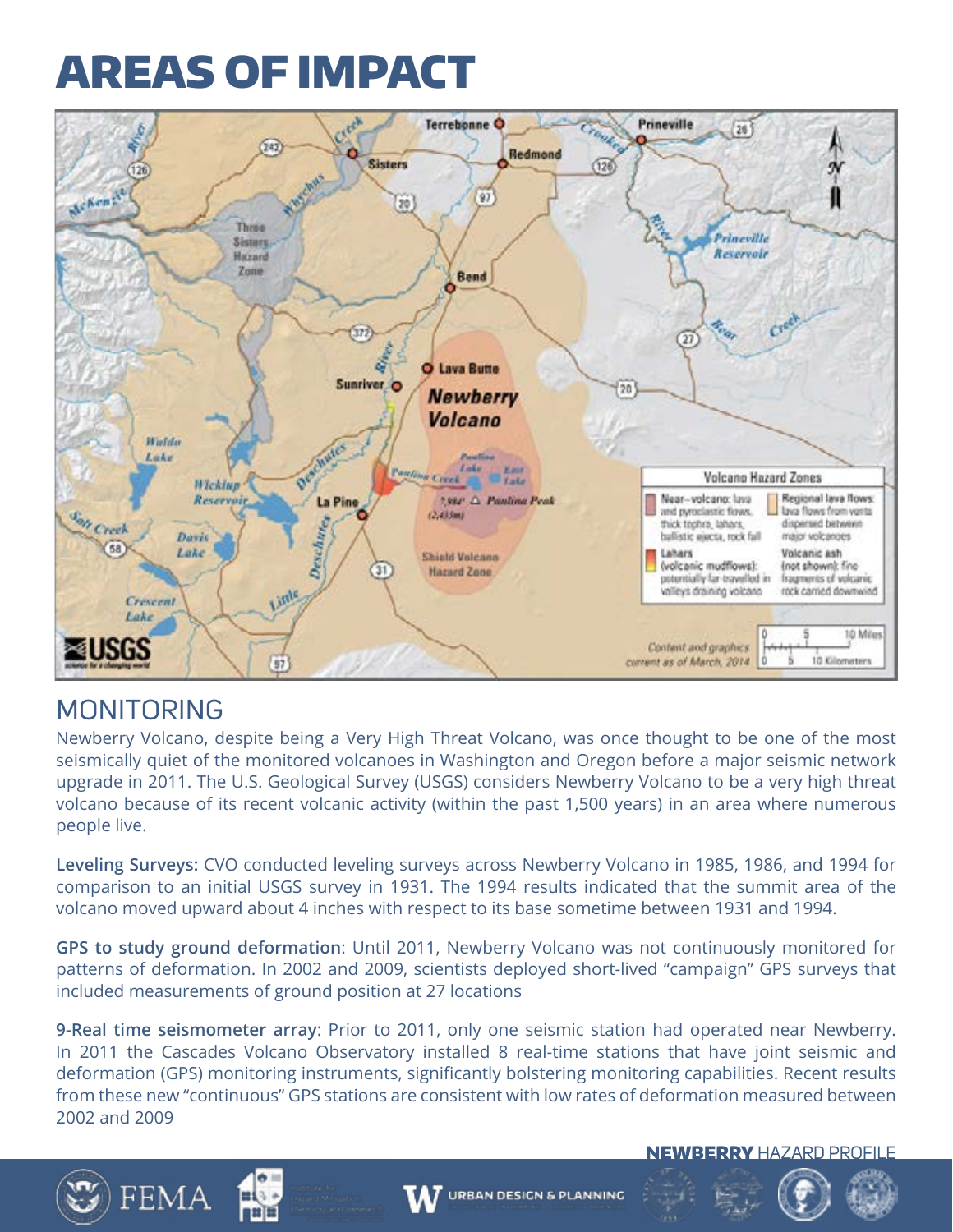![](_page_14_Picture_0.jpeg)

### GEOLOGICAL SUMMARY

Newberry volcano, situated east of the Cascade Range, is one of the largest volcanoes in the conterminous United States, covering an area of about 1600 sq km. The low-angle basaltic to basaltic-andesite shield volcano is dotted with more than 400 cinder cones; however Newberry has also produced major silicic eruptions associated with formation of a 6 x 8 km wide summit caldera containing two caldera lakes. The earliest eruptive products (<0.73 million years ago) (Ma) consist of a sequence of ash-flow and airfall tuffs. Caldera collapse is thought to be associated with major ash flows emplaced about 0.5 and 0.3-0.5 Ma. these eruptions were preceded by the emplacement of numerous mafic cones and vents and silicic lava domes and flows, many of which are aligned NNW and NNE parallel to regional fault zones. A rhyolitic magma chamber has been present throughout the Holocene. Six major eruptive episodes from the early Holocene to about 1300 years ago have included both the eruption of basaltic lava flows from flank vents and the explosive ejection of rhyolitic pumice and pyroclastic flows and the extrusion of obsidian flows within the caldera.

## ERUPTION HISTORY

![](_page_14_Figure_4.jpeg)